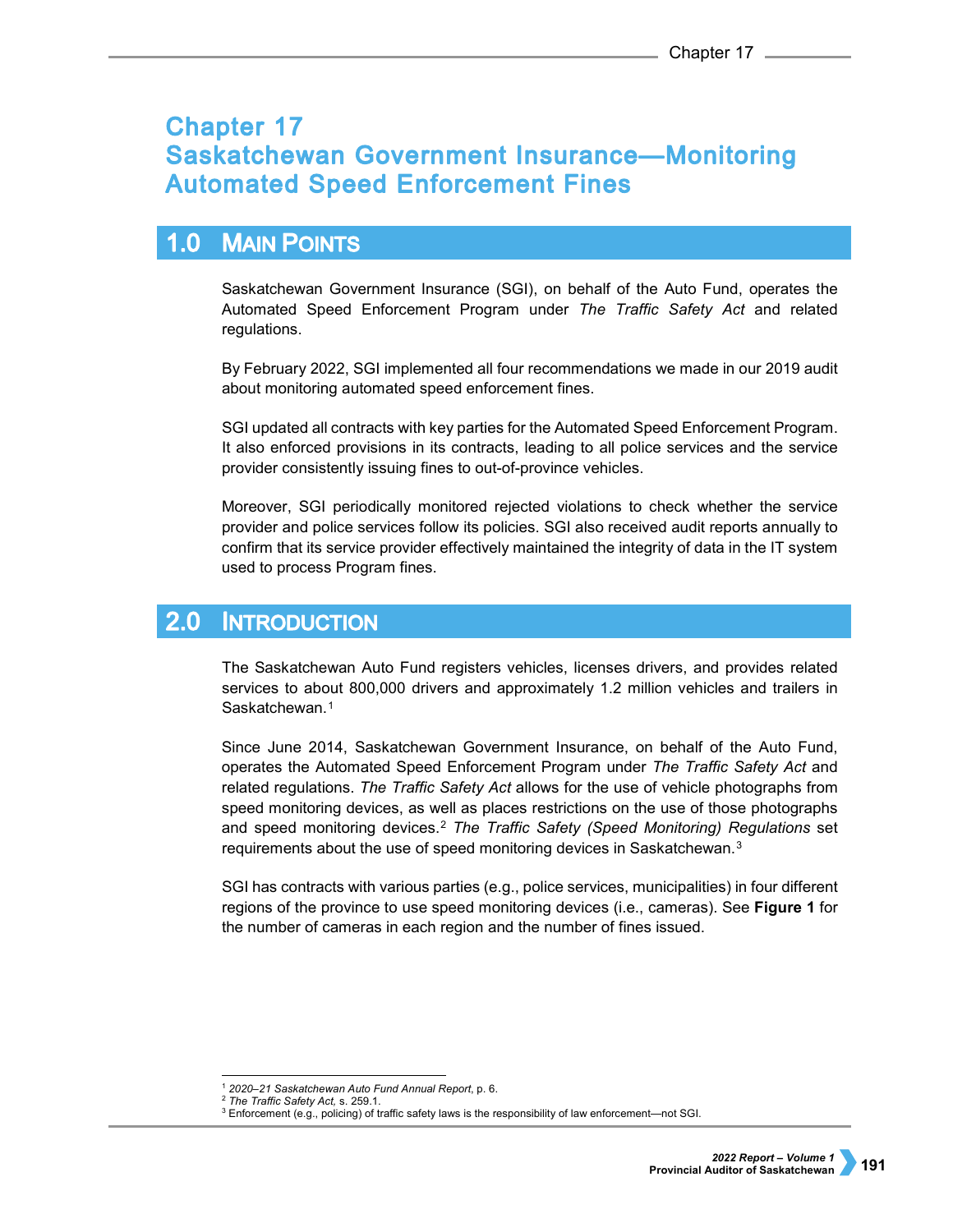| <b>Region</b> | <b>Cameras</b> | <b>Locations in</b><br><b>Rotation</b> | Fines Issued (for 12-months ended<br><b>November 30, 2021)</b> |
|---------------|----------------|----------------------------------------|----------------------------------------------------------------|
| Moose Jaw     | 3              |                                        | 24,010                                                         |
| Regina        | 3              | 10                                     | 19.871                                                         |
| Saskatoon     |                | 10                                     | 23,353                                                         |
| Wakaw         |                |                                        | 2.318                                                          |
| Total         | 9              | 26                                     | 69,552                                                         |

## **Figure 1—Speed Monitoring Devices in Saskatchewan and Fines Issued**

Source: Adapted from information provided by Saskatchewan Government Insurance.

This chapter describes our follow-up audit of management's actions on the recommendations we made in 2019. Our *2019 Report – Volume 1*, Chapter 11, concluded that for the 12-month period ended September 30, 2018, SGI had, other than the areas of our recommendations, effective processes to monitor that fines issued from its Automated Speed Enforcement program were accurate and reliable. We made four recommendations.

To conduct this audit engagement, we followed the standards for assurance engagements published in the *CPA Canada Handbook—Assurance* (CSAE 3001). To evaluate SGI's progress toward meeting our recommendations, we used the relevant criteria from the original audit. SGI's management agreed with the criteria in the original audit.

To carry out our follow-up audit, we interviewed SGI staff responsible for the Automated Speed Enforcement Program. We examined and assessed relevant documents including the updated contracts with key parties, management's violation rejection analysis, meeting minutes with key parties, and tickets issued during the 12-months ended November 30, 2021.

#### **STATUS OF RECOMMENDATIONS**  $3.0<sub>1</sub>$

This section sets out each recommendation including the date on which the Standing Committee on Crown and Central Agencies agreed to the recommendation, the status of the recommendation at February 15, 2022, and SGI's actions up to that date.

#### Written Contracts with Key Parties Maintained and Enforced  $3.1$

*We recommended Saskatchewan Government Insurance maintain enforceable formal written contracts with each party that is key to delivering its automated speed enforcement program. (2019 Report – Volume 1,*  p. 179, Recommendation 1; Standing Committee on Crown and Central Agencies agreement August 23, 2021)

## **Status**—Implemented

*We recommended Saskatchewan Government Insurance consistently enforce all provisions of its automated speed enforcement program contracts with participating municipal police. (2019 Report – Volume 1,* p. 181, Recommendation 2; Standing Committee on Crown and Central Agencies agreement August 23, 2021)

## **Status**—Implemented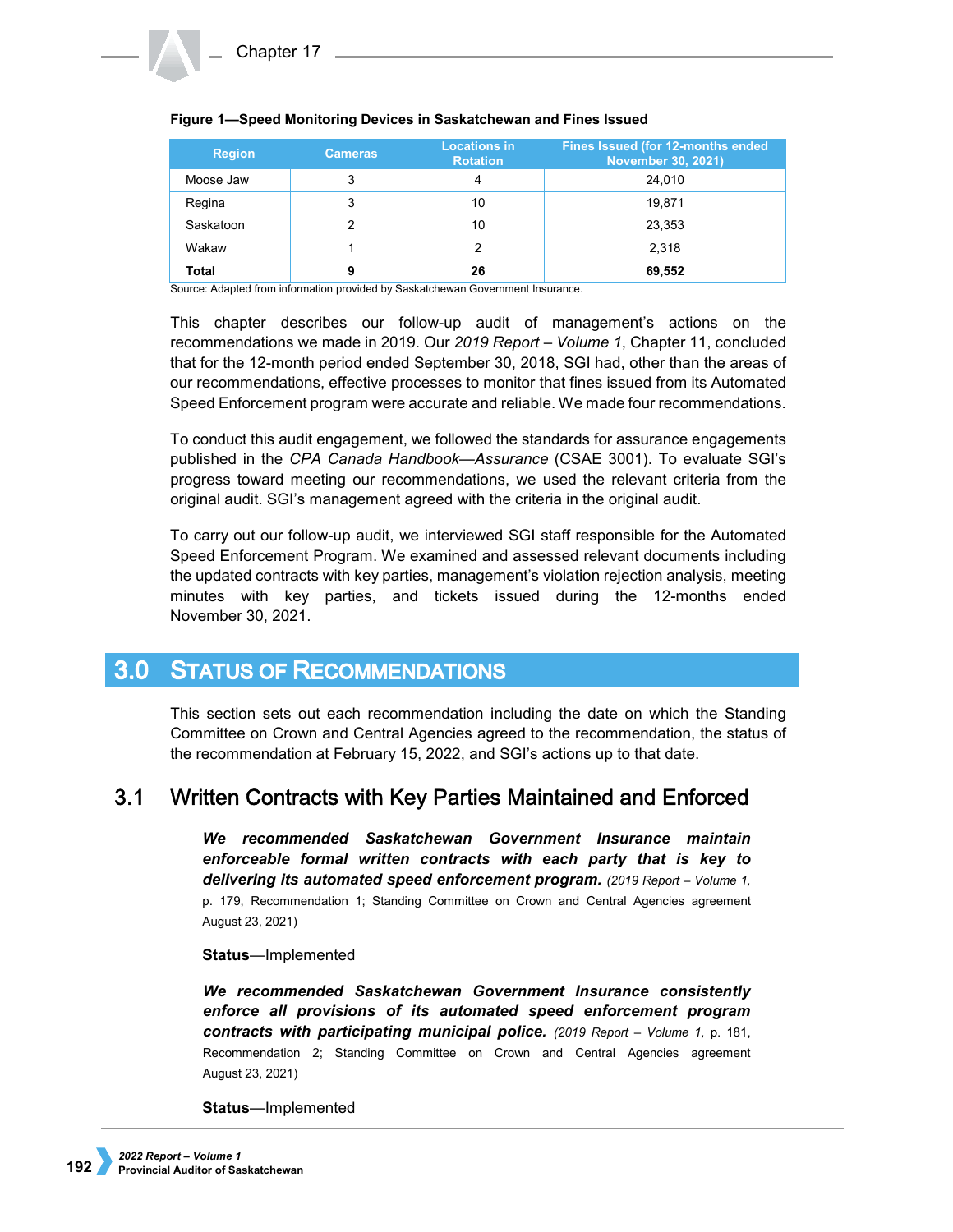Saskatchewan Government Insurance updated and enforced all contracts with key parties for the Automated Speed Enforcement Program.

At February 2022, SGI had enforceable written contracts with all municipalities and police services that deliver the Program. SGI and key party representatives signed each contract.

Since the 2019 audit, SGI changed the third-party service provider responsible for maintaining and operating the technology for the Program, and for processing violations (photographs taken). SGI signed a contract with a new service provider in January 2020.

Overall, we did not note any significant changes to its contracts, except the inclusion of additional provisions enabling SGI to better monitor the service provider (i.e., periodically receive IT-related audit reports on processes to maintain data), and requiring the service provider to process violations within five business days. See **Section 3.2** for more details on the IT-related audit reports.

To monitor whether contracted key parties fulfil their obligations, SGI held regular meetings with them since March 2020. During these meetings, management discussed a variety of issues, including issues with camera equipment, maintenance, and processing times.

Furthermore, since March 2020, SGI performs a semi-annual review of processing times to monitor that police services issue tickets within six months of the violation.<sup>4</sup> We found that all police services issued tickets within six months of the violation date (average of 27 days) for the 12-months ended November 30, 2021. Additionally, we found all police services consistently issued tickets to out-of-province vehicles in accordance with SGI's policies. We note Moose Jaw had the highest percentage of out-of-province tickets at 77% of total tickets issued due to the location of the cameras.

By having up-to-date and enforceable contracts with key parties, SGI can monitor that key parties are fulfilling obligations of each contract. Consistently issuing tickets to all registered owners of out-of-province vehicles caught speeding provides equitable treatment of registered owners of in- and out-of-province vehicles.

#### $3.2$ Speed Enforcement IT System Monitored

*We recommended Saskatchewan Government Insurance periodically determine whether its service provider sufficiently maintains the integrity of data in the IT system the service provider uses to process automated speed enforcement program fines. (2019 Report – Volume 1,* p. 182, Recommendation 3; Standing Committee on Crown and Central Agencies agreement August 23, 2021)

## **Status**—Implemented

Starting in 2020, Saskatchewan Government Insurance receives audit reports annually to monitor its service provider's IT system used to process Automated Speed Enforcement Program fines, including the integrity of data.

<span id="page-2-0"></span> <sup>4</sup> *The Summary Offences Procedure Act, 1990,* s. 4(3) requires agencies to issue tickets within six months of the violation date.